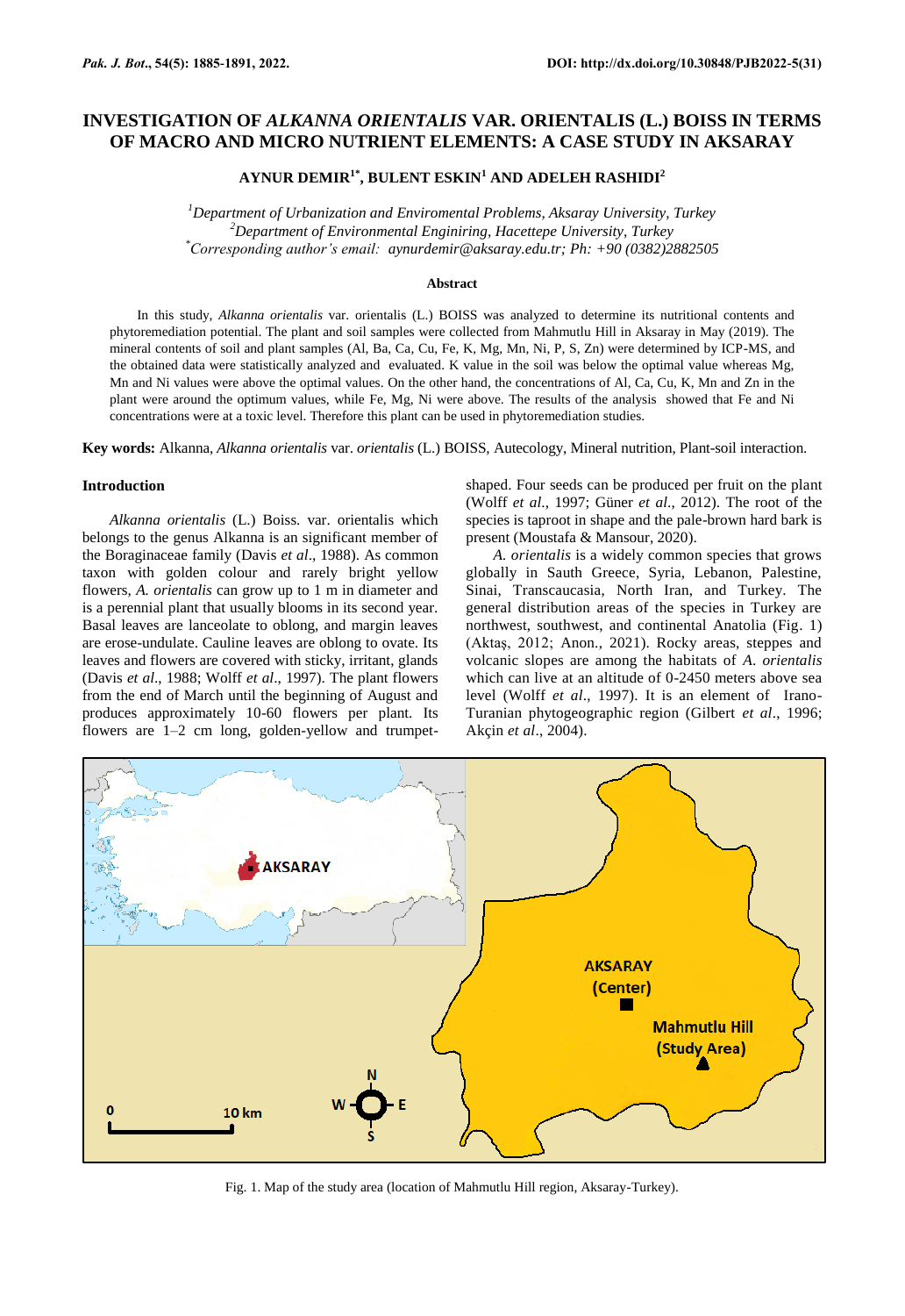Although the species grows in many areas in Turkey, its natural breeding area is narrow. In addition, its breeding rate is fairly low. Therefore, this species is threatened by overgrazing, destruction of pasture areas, climate change, and over collection (Yaman *et al*., 2019). Considering the recent negative effects of climate change, it is fair to state that the importance of studies on natural habitats and ecology of species is increasing.

In this context, *A*. *orientalis* is also an important plant species both ecologically and economically. In general, the studies on *A. orientalis* are focused on its usage in various areas. *A. oriantalis* is widely known for its medicinal and pharmaceutical properties, depending on the chemical constituents of its plant parts. The most important part of the plant is the bark of the root which contains dye substances, and it has been used for dyeing purposes in textile, food, and cosmetics industries (Wafaa *et al*., 2007; Abdel-Gelıl *et al*., 2019; Zannou & Koca, 2020; Moustafa & Mansour, 2020). It has been determined that these substances have various biological activities such as antimicrobial, anti-inflammatory, anticancer, anti-tumor, antioxidant, and enzyme inhibiting futures that are beneficial in medicine and pharmacology (Esfahani *et al*., 2012; Petrosyan *et al*., 2015; Onal *et al*., 2017; Han *et al*., 2019; Xu *et al*., 2019; Yaman *et al*., 2020). Additionally, the plant is known to be used in folk medicine to treat ulcus cruris and to heal wounds (Papageorgiou *et al*., 2008). In addition, since the flowers of *A*. *orientalis* produce abundant nectar, they are the major source of many pollinators. For example, *Anthophora pauperata* is regarded as the main pollinator of *A. orientalis* (Gilbert *et al*., 1996; Wolff *et al*., 1997). As it can be seen, the studies on *A. orientalis* are mostly focused on medicinal properties. However, it is striking that the research on its ecological characteristics are limited. Evaluated from this point of view, the present study is of great importance for literature, and it is assumed that it would fill an important deficiency thanks to its results.

Therefore, the determination of ecological characteristics of species, on the one hand, gives information about the resources (such as micro-macro nutrients) that a living thing needs during its life cycle and, on the other hand, contributes to the creation of data on the subjects such as bioclimatic, soil and biotic characteristics of that region.

The importance of micro-elements in plant nutrition is great, and they should not be neglected in spite of their requirement minor quantities. The most important factors effecting plant growth and metabolism in natural habitats are macro and micronutrients. Among the macronutrients, nitrogen (N), phosphorus (P), and potassium (K) are the major nutrients, while calcium (Ca), magnesium (Mg), and sulphur (S) are the nutrients of secondary importance. The essential micronutrients are iron (Fe), manganese (Mn), boron (B), zinc (Zn), copper (Cu), molybdenum (Mo), chloride (Cl), and nickel (Ni). Sodium (Na), silicon (Si), and cobalt (Co) are also beneficial microelements. Micronutrients which are needed only in trace amounts are Fe, Mn, B, Zn, Cu, Mo, Cl, and Na (Bolat & Kara, 2017; Seven *et al*., 2018). These essential micronutrients are also heavy metals and accumulate in the soil in various ways such as industrial waste and sewage disposal (Yılmaz *et al.,* 2020; Ghori *et al*., 2019; Öztürk *et al*., 2017a; Öztürk *et al*., 2017b). Although some of these metals are essential micronutrients responsible for many

regular processes in plants, their excess, can have detrimental effects and directly influence the plant growth, metabolism, physiology, and senescence (Ghori *et al*., 2019; Ozturk *et al*., 2017a; Ozturk *et al*., 2017b). In this regard, *A. orientalis* was investigated in this study in terms of micro and macro elements (Al, Ba, C, Ca, Cu, Fe, K, Mg, Mn, Ni, P, S, and Zn) considering the plantsoil interaction. In addition, the possible uses in phytoremediation are investigated in the study.

## **Materials and Methods**

**Description of the sampling sites:** *A. orientalis* var. orientalis was collected from wild flora in Aksaray province Turkey (Fig. 1). These species were acquired at 1380 m attitude in May (2019) during the flowering period (Fig. 2). The study area in Mahmutlu Hill is a tectonically very active region, and Hasan Mountain and Karataş volcanism are also located in the area. The soil of the area is alluvial and lime-free brown (Uygur & Erkul, 2015). pH of the study area is 8.10 and alkaline. However, the bioclimatic level of this location is semi-arid Mediterranean climate with very cold winters (Akman, 2011). The meteorological data for Aksaray during the period between 1929 and 2020 shows, that the mean annual temperature is 12.1°C. In addition, the annual average precipitation is 362.3 mm (Anon., 2021). It indicates that the evaporation is quite high in the region and effects the soil structure (Demir *et al*., 2021).



Fig. 2. The photos were taken from Mahmutlu Hill in May showing a- Natural habitat of *Alkanna orientalis* var. orientalis, b- Flowers c- Aboveground parts of the plant (Eskin, 2019)

Preparation of the soil and plant samples: The samples of the plant and soil for the mineral element analyses were taken from four different locations in each sampling site. The soil sampling (about 500 g for each) was done using a stainless steel shovel, and the samples were taken from a depth of 15 cm. Soil samples were dried at room temperature or in a drying cabinet with air circulation not exceeding 40°C. Dried soils were pounded in a mortar or milled into friable clods. Then, stones, roots, and other foreign substances were cleaned by hand. Next, the soil samples were sifted through a 2 mm sieve, transferred to a suitable container, labelled, and finally used for analysis. A 0.25 mm sieve was used to prepare the soil sample less than 2 grams. Amounts between 0.04 and 50 mg of nitrogen, 0.02 and 175 mg of carbon, and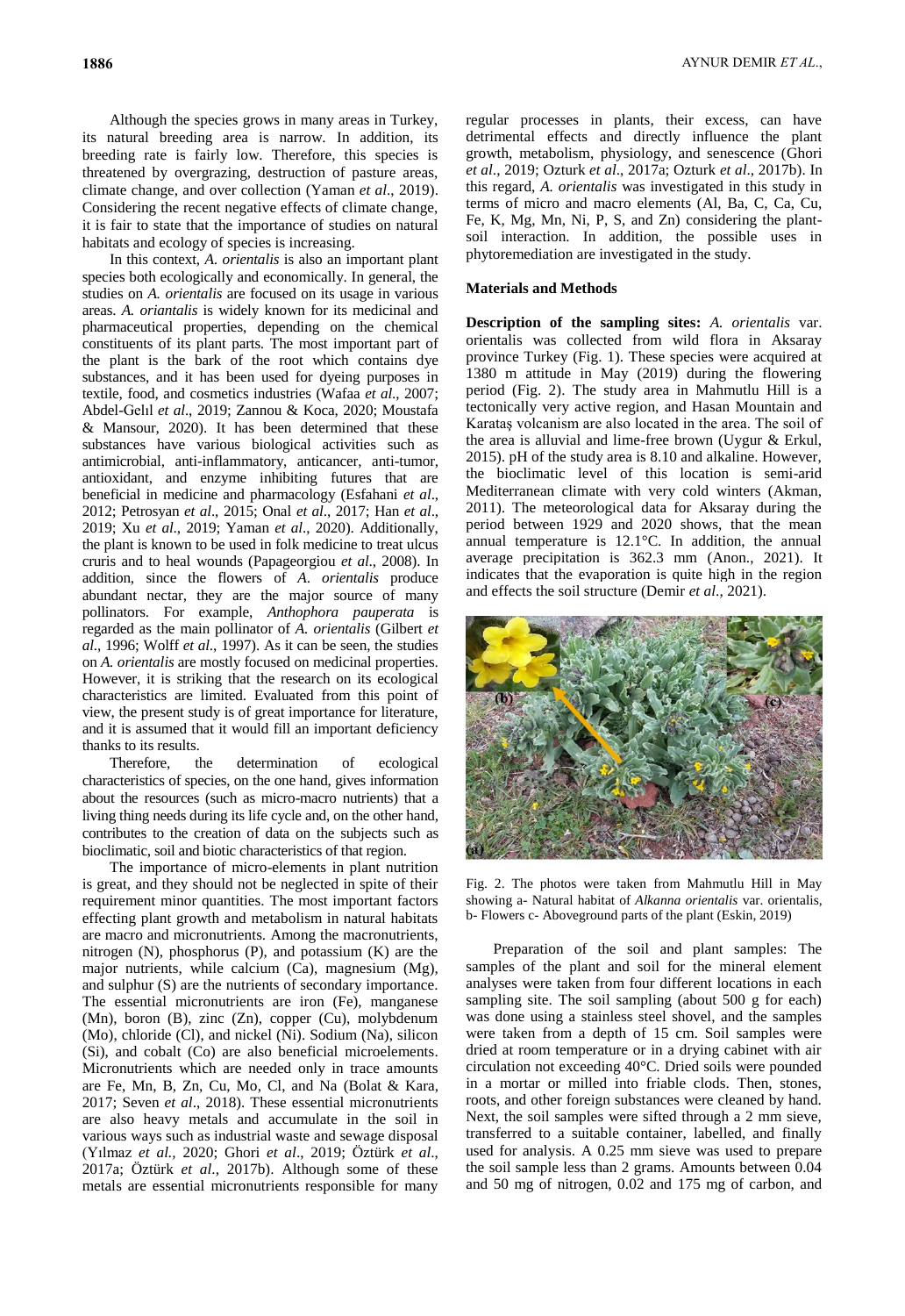0.01 and 20 mg of sulphur were tested to determine the operating amount of CNS device.

#### **Data analysis**

In this study, Thermo Scientifi c X-Series II ICP-MS device, Thermo Scientific D 100 auto-diluter, and Cetac Asx-260 auto sampler accessories were used for the heavy metal measurements. A dilution of ultra-pure water with 5% nitric acid was used in all the samples. A High Purity Standards brand QCS-27 series calibration solution with 11 elements was used in the preparation of the calibration curves. The element concentration in the sample was taken into account, and the correlation coefficient was considered to be more than 0.99 when preparing the calibration curves of all the elements. For the analysis of the parameters, the main run number was taken as 3, and sampling and washing durations were set to be 60 seconds considering tubing length. The calibrations and the blank solution readings were repeated after every 40 readings.

TruSpec Micro device was used as the elemental analyzer (CNS). TruSpec Micro delivers optimal performance in carbon, nitrogen, and sulfur determination in solid micro samples. The efficiency and speed of TruSpec Micro CNS is the result of the combination of a flow-through carrier gas system used in conjunction with individual, highly selective, infrared (IR) and thermal conductivity detection systems. Weighed micro samples (soil or plant) are placed into the autoloader of TruSpec Micro and are automatically dropped into the hightemperature (950°C) for carbon nitrogen and (1350°C) for S combustion furnace, allowing the sample to combust.

## **Statistical analyses**

Multivariate analysis of variance (MANOVA) with Tukey's post-hoc HSD and Pearson correlation were calculated using IBM SPSS Statistics 20 software. The statistical significance was shown as \*\*P<0.01 and \*P<0.05 level (2-tailed).

## **Results and Discussion**

The mean concentrations of heavy metal and mineral element distributions in the plant and soil samples of *A. oriantalis* are presented in Table 1. In plant parts, element concentrations (mg/kg) are 2300-4000 for Al, 63-151 for Ba, 220000-370000, for C, 21000-34000 for Ca, 11-13 for Cu, 2600-4500 for Fe, 17000-31000 for K, 3000-4000 for Mg, 129-255 for Mn, 18-27 for Ni, 1900-3600 for P, 25600-28000 for S and 22-36 for Zn. The average concentrations for Al, Ba, Ca, Cu, Fe, Mg, Mn and Ni elements ranked as flower<leaf-stem<root.

It means that *A. oriantalis* intakes these elements through its roots in various ways (diffusion, endocytosis or through metal transporter) and uses them in metabolic activities. However, the average concentrations for C, K, P, and S elements ranked as flower>leaf-stem>root. Since P is effective in active metabolism, it is more abundant in flowers and leaves. K is an element that improves plant quality and also provides resistance to stress factors such as salinity and alkalinity in adverse conditions such as frost and drought (Öztürk *et al*., 2017a; Öztürk *et al*., 2017b). These values show the importance of these nutrients for the plant.

|                       |                  |                  |                        | Table 1. Heavy metal and mineral element distributions plant and soil samples.                                                                                 |                        |                         |
|-----------------------|------------------|------------------|------------------------|----------------------------------------------------------------------------------------------------------------------------------------------------------------|------------------------|-------------------------|
|                       |                  |                  |                        | mg/kg                                                                                                                                                          |                        |                         |
| Elements              | Flower           | Stem/Leaf        | Root                   | $\overline{\text{S}}$ oil                                                                                                                                      | *Optimum value in soil | *Optimum value in plant |
|                       | $2300 \pm 100$   | $3000 \pm 200$   | $4000 \pm 100$         | $100000 \pm 0.02/18000 \pm 0.1$                                                                                                                                | 10000-40000            | 7-3470                  |
| Ba                    | $63 \pm 1$       | $72 \pm 1$       | $51 \pm 3$             | $54 \pm 1/30 \pm 2$                                                                                                                                            |                        |                         |
|                       | 370000           | 300000           | 220000                 | 64700/70000                                                                                                                                                    |                        |                         |
| ೈ                     | $21000 \pm 1000$ | $27000 \pm 1000$ | $0001 \pm 000$<br>3400 | $220000 \pm 20000/140000 \pm 10000$                                                                                                                            | 50000-150000           | 2000-30000              |
| ටි                    | $11 \pm 1$       | $11 \pm 3$       | $13 \pm 1$             | $15 \pm 1/17 \pm 2$                                                                                                                                            | $5 - 30$               | $5 - 30$                |
| ĒΘ                    | $2600 \pm 100$   | $3100 \pm 200$   | $4500 \pm 100$         | $7000 \pm 200/5100 \pm 100$                                                                                                                                    | 5000-50000             | 50-250                  |
|                       | $31000 \pm 1000$ | $24000 \pm 100$  | $17000 \pm 700$        | $2500 \pm 200/1900 \pm 100$                                                                                                                                    | 12000                  | 1000-50000              |
| $\mathbb{Z}^{\alpha}$ | $3000 \pm 100$   | $3300 \pm 200$   | $4000 \pm 100$         | $20000 \pm 2000/12000 \pm 1000$                                                                                                                                | 3000-8000              | 100-1000                |
| $\sum_{ }$            | $129 \pm 1$      | $189 \pm 2$      | $255 \pm 1$            | $755 \pm 11/600 \pm 1$                                                                                                                                         | 270-525                | 30-300                  |
| Ž                     | $18 \pm 1$       | $19 \pm 1$       | $27 \pm 1$             | $19 \pm 2/10 \pm 1$                                                                                                                                            | 10-50                  | $0.1 - 5$               |
|                       | $3600 \pm 100$   | $2700 \pm 100$   | $1900 \pm 100$         | $300 \pm 20$                                                                                                                                                   |                        |                         |
|                       | 28000            | 26300            | 25600                  | 22100/23800                                                                                                                                                    |                        |                         |
| Ę                     | $36 \pm 1$       | $32 \pm 2$       | $22 \pm 1$             | $16 \pm 2/11 \pm 1$                                                                                                                                            | $10-300$               | 20-150                  |
|                       |                  |                  |                        | * Refrences for Optimum Value in Soil and Plant (Pawlisz et al., 1997; Kabata-Pendias & Pendias, 2001; Kabata-Pendias & Mukherjee, 2007; Kacar & Katkat, 2010) |                        |                         |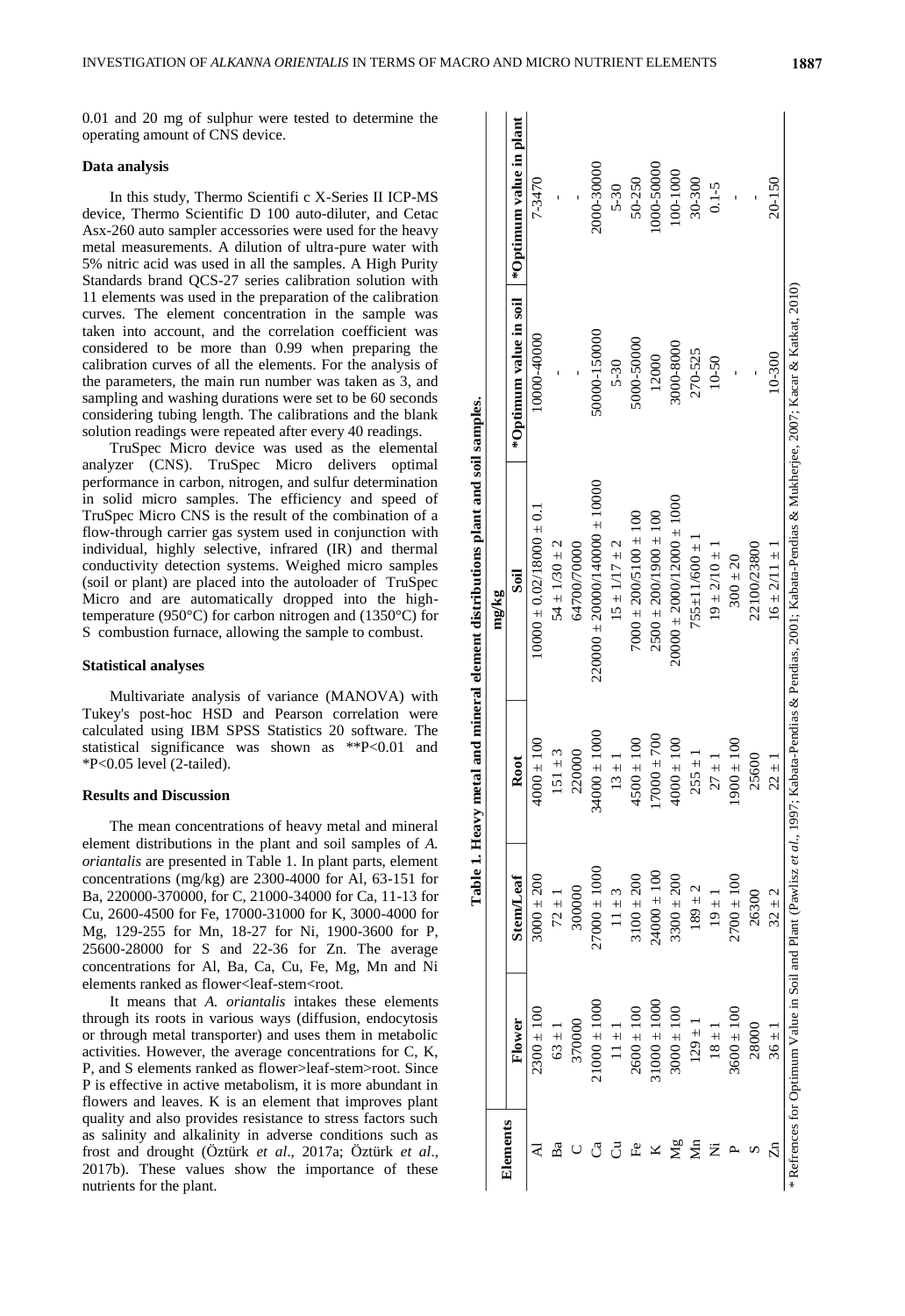It is a known fact that one of the most important properties of the soil for the plant is the soil pH. The most suitable pH for plants to take up P and K is 6.5-7.5. pH for *Alkanna* is 8.10, and it is alkaline. This is one of the reasons why P, C, S and K ratios in *A. oriantalis* structure are quite high. P and K concentrations were found to be high in the studies on *Alkanna haussknechtii* (Kandemir & Cansaran, 2010), *Pistacia lentiscus* (Aydın *et al*., 2003) and *Centaurea hermannii* (Eroğlu, 2010). The results of the present study are consistent with literature.

The average values in the soil samples for Al, Ba, C, Ca, Cu, Fe, K, Mg, Mn, Ni, P, S, and Zn were 10000- 18000, 300000-540000, 64700-70000, 14000-22000, 15- 17, 5100-7000, 1900-2500, 12000-26000-755, 10-19, 300, 22100-23800, and 11-16, respectively (Table 1). The optimum value references in the soil (mg/kg) were found to be 50000-150000 for Ca, 5-30 for Cu, 5000-50000 for Fe, 12000 for K, 3000-8000 for Mg, 270-525 for Mn, 10- 50 for Ni, and 10-300 for Zn (Pawlisz *et al*., 1997; Kabata-Pendias & Pendias, 2001; Kabata-Pendias & Mukherjee, 2007; Kacar & Katkat, 2010). In this study, the concentrations of Cu, Fe, Ni and Zn in soil were within the optimal values. In addition, K was below the optimal value whereas Ca, Mg, and Mn were above the optimal values. K ratio in the flower of the plant is approximately 4 times more than that in the soil, and P ratio is approximately 12 times more than that in the soil. Accordingly, it can be concluded that *A. oriantalis* generally prefers soil with deficiency in K but high concentration in Ca, Mg, and Mn.

The optimum value references of the mineral nutrients (mg/kg) in the plant have been measured as 7- 3470 for Al, 2000-30000 for Ca, 5-30 for Cu, 50-250 for Fe, 1000-50000 for K, 100-1000 for Mg, 30-300 for Mn, 0.1-5 for Ni, and 20-150 for Zn (Pawlisz *et al*., 1997; Kabata-Pendias & Pendias, 2001; Kabata-Pendias & Mukherjee, 2007; Kacar & Katkat, 2010). In this instance, the concentrations of Al, Cu, K, Mn and Zn in the plant are among the optimum values while Ca, Fe, Mg, Ni were above. It can be explained with the fact that the plant takes these minerals up from the soil and accumulates them. Additionally, the evaporation in the region is also effective in the accumulation.

Evaporation is particularly intense in July and August and fairly low between March and May in the study location. In the latter period, excessive rainfall and humidity cause higher macro and micro nutrient availability in the soil (Demir *et al*., 2021). Due to the climatic feature of the region, Ca, and Mg values are quite high both in the plant and in the soil. The reason why these nutrients are high in the plant is that the plant accumulates them by taking them up during the low evaporation period. On the other hand, plants need sufficient Mg and Ca ions for their nutrition. However, plants can easily adapt to the scarcity or abundance of these elements.

Major macronutrients such as Ca, Fe, and Mg play important roles in plant growth and metabolism. Plants intake them from the soil in dissolved form (Bolat & Kara, 2017; Seven *et al*., 2018). The fact that these nutrients are high in the soil makes it easier for the plant to supply these required nutrients. Fe is among the minor elements in soil and plants. It is taken up by plants in

small amounts and used for the formation of chlorophyll (Seven *et al*., 2018). Although the amount of Mn is high in the soil, it is not absorbed by *A. orientalis.* The high amount of Fe in the plant may have inhibited Mn absorption (Bosgelmez *et al*., 2001).

According to the results of the analyses, Ni is quite dense in the plant. The amount of nickel in natural areas is generally very low. However, Ni is found in high amounts in soil composed of serpentines. Ni, which passes into water with heavy rainfall, is removed from soil with leachate. In arid regions, Ni in the soil cannot be washed and therefore accumulates. Ni is required by the plant during the germination phase of the seed. In addition, Ni forms the metal part of urease, which is a catalase enzyme that converts urea to ammonium and carbon dioxide, and many hydrogenase enzymes. Therefore, it is an important source of micronutrients for plant metabolism (Kacar & Katkat, 2010). In this regard, it can be said that A*. orientalis* is a good Ni accumulator. It takes Ni through its roots and carries it to organs such as stems and leaves, where it can be easily removed. Ni is unstable and easily converted to oxides, carbonates, and sulphates (Yang *et al*., 2000; Demir *et al*., 2021). Minerals such as Ni, Mn, Fe, and Ca, which have become mobile, return to the upper layers with increased evaporation in summer. Therefore, it is predicted that Ni accumulation could be higher by *A. orientalis*. Therefore, it can be said that the plant has potential phytoremediation use for Fe and Ni.

Moreover, the correlation coefficients of the obtained element concentrations in the soil, root and leaf samples were examined to provide having insights about plant-soil interaction and element accumulation trends. It was determined that there was a high positive correlation between the root and stem/leaf (>0,99, >0.83) of the plant in terms of Al, Ba, Ca, Cu, K, Mg, Mn, P, S, and Zn nutrients in the correlation matrix (Table 2). It means that these nutrients are absorbed more in the root and stem of the plant than the other parts. In addition, the correlation between Al, Ba, Ca, Fe, K, Mg, Ni, and S in the root and Al, Fe, K, Mg, Mn, Ni, P and S in the stem/leaf  $(0.58, 0.33)$  is low. In this case, these nutrients are stored less in the plant.

Table 3 shows the correlation matrix between the parts of the plant and the soil. It is noteworthy that there is a high positive correlation between the soil and plant parts in terms of Al, Ba, C, Ca, Cu, K, Mg, Mn, P, S, and Zn nutrients. It is understood that the correlation between Al, Ca, Fe, Mg, Ni, and S in the soil and Ba in the stems/leaves is low (>0.38, >0.14). Likewise, the correlation between Al, Ba, Mg, Ni, and S in the soil and C in the flower  $(>0.58, >0.15)$  and the correlation between Al, Ba, C, Fe, and Ni in the soil and Ca in the root are also low  $(>0.62, >0.35)$ .

According to the results of the correlation analysis, the nutrients in the soil and the plant are significantly correlated with each other displaying a positive relation between the plant and the soil in terms of nutrients. The relationship between the plant and the soil in which it grows is an important ecological factor. Depending on the development phase of the plant, the ratios of the elements it contains also vary and effect the entire vegetation period of the plant.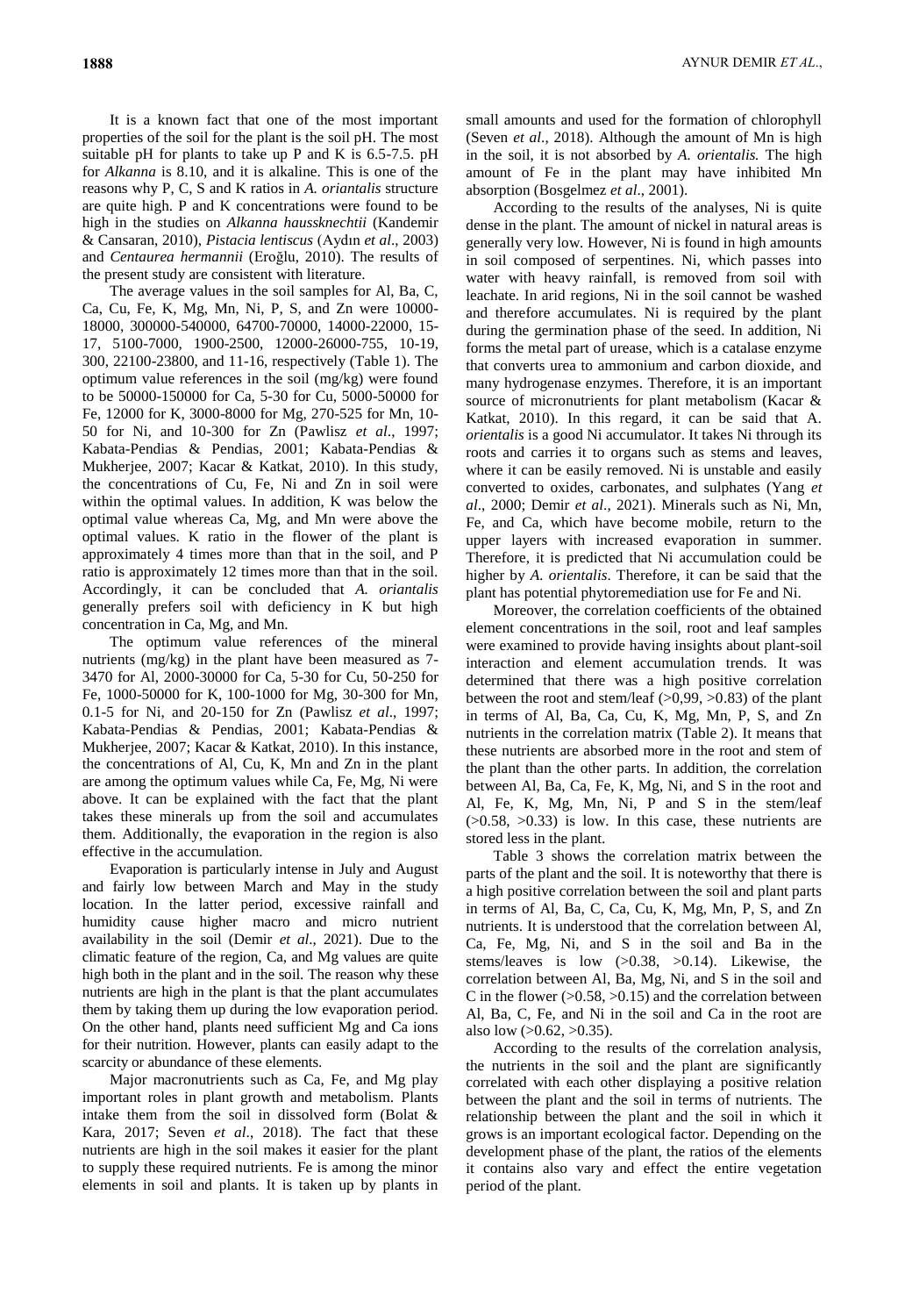**Table 2. Correlation matrix of mineral nutrients and heavy metals between root and stem/leaf samples.**

| Stem/ | <b>Root</b> |           |                 |           |           |           |           |                                                                                                                                                             |           |                 |           |                 |                   |
|-------|-------------|-----------|-----------------|-----------|-----------|-----------|-----------|-------------------------------------------------------------------------------------------------------------------------------------------------------------|-----------|-----------------|-----------|-----------------|-------------------|
| Leaf  | Al          | Ba        | $\mathbf C$     | Ca        | Cu        | Fe        | K         | Mg                                                                                                                                                          | Mn        | Ni              | P         | Zn              | S                 |
|       |             |           | $0.823*$        | 0.871     | $0.912*$  | $0.930*$  | $0.898*$  | 0.878                                                                                                                                                       | 0.834     | 0.814           | $0.952*$  | 0.807           | 0.587             |
| Ba    | $0.949**$   | $0.837*$  | $0.908*$        | $0.981*$  | $0.937*$  | 0.865     | $0.943*$  | $0.936*$                                                                                                                                                    | 0.845     | $0.922*$        | $0.908*$  | $0.881*$        | 0.703             |
| C     | 0.863       | $0.896**$ | $0.975*$        | 0.829     | $0.944*$  | $0.957**$ | $0.952*$  | $0.960**$                                                                                                                                                   | $0.986**$ | $0.971**0.928*$ |           | $0.990**$       | $0.898*$          |
| Ca    | $0.987**$   | $0.936*$  | 0.562           | $0.943*$  | $0.995**$ | $0.969**$ | $0.994**$ | $0.9910**$                                                                                                                                                  | $0.948*$  | $0.697*$        | $0.987**$ | $0.955*$        | 0.773             |
| Cu    | 0.843       | $0.797**$ | $0.932*$        | $0.973**$ | $0.926*$  | $0.938*$  | $0.951*$  | $0.9510*$                                                                                                                                                   | $0.956*$  | $0.739*$        | $0.605*$  | $0.986**$       | $0.951*$          |
| Fe    | 0.573       | $0.995**$ | $0.957*$        | $0.886*$  | 0.648     | $0.631*$  | 0.658     | 0.654                                                                                                                                                       | $0.985**$ | $0.975**0.935*$ |           | $0.992**$       | $0.905*$          |
| K     | $0.935*$    | $0.498*$  | 0.654           | $0.969**$ | $0.931*$  | $0.938*$  | $0.939*$  | $0.951*$                                                                                                                                                    | 0.807     | $0.969**0.907*$ |           | $0.882*$        | $0.906*$          |
| Mg    | 0.849       | 0.586     | $0.956*$        | $0.971*$  | $0.933*$  | $0.948*$  | 0.351     | $0.948*$                                                                                                                                                    | $0.889**$ | $0.574*$        | $0.919*$  | $0.808*$        | 0.871             |
| Mn    | 0.760       | $0.854*$  | $0.886*$        | 0.584     | 0.867     | $0.885*$  | $0.899*$  | $0.901*$                                                                                                                                                    | $0.920*$  | $0.940*$        | 0.838     |                 | $0.960**$ 0.974** |
| Ni    | 0.452       | $0.996**$ | $0.975**$ 0.746 |           | 0.568     | 0.333     | $0.937*$  | $0.767**$                                                                                                                                                   | $0.993**$ | 0.687           | $0.910*$  | $0.985**0.867$  |                   |
| P     | 0.889*      | 0.465     | $0.789**$       | $0.949*$  | $0.961**$ | $0.958*$  | $0.965**$ | $0.953*$                                                                                                                                                    | $0.970*$  | $0.849*$        | $0.940*$  | $0.996**0.877$  |                   |
| Zn    | 0.836       | $0.756*$  | $0.960**$       | $0.605*$  | 0.815     | 0.838     | 0.862     | 0.856                                                                                                                                                       | $0.955*$  | $0.905*$        | 0.784     | $0.989**0.912*$ |                   |
| S     | 0.605       | $0.905*$  | 0.828           | $0.973*$  | $0.827*$  | $0.917*$  | $0.940*$  | $0.534*$                                                                                                                                                    | 0.860     | $0.978**0.892*$ |           | $0.922*$        | $0.996**$         |
|       |             |           |                 |           |           |           |           | $\mathcal{K}_{\text{Comulation}}$ is significant at laysl of 0.05 (2 to lad). $\mathcal{K}_{\text{Comulation}}$ is significant at laysl of 0.01 (2 to lad). |           |                 |           |                 |                   |

\*Correlation is significant at level of 0.05 (2-tailed), \*\*Correlation is significant at level of 0.01 (2-tailed)

**Table 3. Correlation matrix of mineral nutrients and heavy metals between soil and root, stem/leaf and flower samples.**

|                  |           |           |           |           |           |          | Soil      |          |           |          |          |           |           |
|------------------|-----------|-----------|-----------|-----------|-----------|----------|-----------|----------|-----------|----------|----------|-----------|-----------|
|                  | Al        | Ba        | C         | Ca        | Cu        | Fe       | K         | Mg       | Mn        | Ni       | P        | Zn        | S         |
| Al Root          | $0.999**$ | 0.815     | $0.998**$ | 0.997*    | $0.999**$ | 0.985*   | 0.995     | 0.986*   | 0.745     | 0.997*   | 0.997*   | 0.910     | 0.992     |
| Al Stem/Leaf     | 0.998*    | 0.953     | $0.993*$  | $0.982*$  | $0.993*$  | 0.998*   | 0.978     | 0.998*   | 0.817     | 0.999*   | 0.982    | 0.952     | 0.982     |
| Al Flower        | 0.940     | 0.982     | 0.951     | 0.971     | 0.951     | 0.884    | 0.967     | 0.886    | 0.504     | 0.925    | 0.971    | 0.738     | 0.954     |
| <b>Ba Root</b>   | $0.994*$  | $0.957*$  | 0.997*    | 0.998**   | 0.997*    | 0.969    | 0.998*    | 0.976    | 0.693     | 0.988    | 0.998**  | 0.887*    | 0.993     |
| Ba Stem/Leaf     | 0.284     | $0.931*$  | $0.916*$  | 0.142     | 0.916     | 0.381    | $0.923*$  | 0.374    | 0.812     | 0.290    | $0.908*$ | $0.603*$  | 0.321     |
| <b>Ba Flower</b> | $0.934*$  | $0.995*$  | $0.922*$  | 0.891     | 0.922     | 0.975    | 0.882     | 0.851    | 0.944     | 0.949    | 0.891    | 0.999*    | 0.835     |
| C Root           | $0.968*$  | 0.866     | $0.976**$ | 0.987*    | $0.976*$  | 0.824    | 0.992*    | 0.926    | 0.583     | $0.956*$ | 0.989*   | 0.799*    | 0.998**   |
| C Stem/Leaf      | 0.998**   | 0.951     | $0.966**$ | 0.997*    | $0.998**$ | 0.981    | 0.995     | 0.986    | 0.745     | 0.997*   | 0.997*   | $0.915*$  | 0.982*    |
| C Flower         | 0.153     | 0.419     | $0.823*$  | 0.521     | 0.994*    | 0.957    | 0.803     | 0.392    | 0.755     | 0.202    | 0.905    | 0.522     | 0.588     |
| Ca Root          | 0.384     | 0.620     | 0.351     | 0.985*    | 0.956     | 0.511    | $0.926**$ | 0.507    | 0.888     | 0.426    | 0.981*   | 0.710     | 0.769     |
| Ca Stem/Leaf     | $0.961*$  | 0.998**   | 0.646     | 0.938*    | 0.953     | 0.591    | $0.921**$ | 0.912    | 0.911     | 0.974    | $0.928*$ | 0.992     | 0.881     |
| Ca Flower        | 0.997*    | 0.917*    | 0.991     | 0.999*    | 0.994     | 0.962    | $0.998**$ | 0.963    | 0.672     | 0.983    | 0.999*   | 0.863     | 0.996     |
| Cu Root          | $0.998**$ | 0.953     | $0.999**$ | 0.997*    | 0.998***  | 0.985*   | $0.995*$  | 0.986*   | 0.745     | 0.997*   | $0.997*$ | $0.910*$  | 0.982*    |
| Cu Stem/Leaf     | $0.974*$  | $0.998*$  | $0996**$  | $0.945*$  | $0.966*$  | $0.996*$ | 0.938*    | $0.995*$ | 0.891     | 0.983    | 0.944    | 0.986*    | $0.902*$  |
| Cu Flower        | $0.990**$ | 0.907*    | $0.994*$  | $0.996*$  | $0.995**$ | $0.962*$ | 0.998**   | 0.953    | 0.672     | 0.983    | $0.996*$ | $0.861*$  | $0.996*$  |
| Fe Root          | 0.998*    | 0.843     | $0.998**$ | 0.997*    | 0.998**   | 0.981*   | 0.986     | 0.909    | 0.548     | 0.997*   | 0.997*   | $0.773*$  | 0.997*    |
| Fe Stem/Leaf     | $0.999**$ | 0.954     | 0.997*    | $0.992*$  | $0.997*$  | $0.992*$ | 0.995     | 0.986    | 0.754     | 0.998*   | $0.992*$ | $0.910**$ | 0.982*    |
| Fe Flower        | $0.957*$  | 0.967     | 0.966     | 0.982     | 0.966     | $0.902*$ | 0.989     | 0.993    | 0.778     | 0.943    | 0.982    | $0.930**$ | 0.973*    |
| <b>K</b> Root    | 0.963     | $0.998**$ | 0.953     | $0.928*$  | 0.953     | 0.991    | $0.921*$  | 0.990    | $0.911*$  | 0.974    | 0.928    | $0.992*$  | 0.881     |
| K Stem/Leaf      | 0.998*    | 0.951     | $0.998**$ | $0.997*$  | $0.999**$ | 0.985    | 0.985     | 0.980    | 0.745     | 0.997*   | $0.997*$ | $0.914*$  | 0.982     |
| K Flower         | 0.958     | 0.928     | 0.997*    | $0.998**$ | $0.997*$  | 0.969    | 0.998*    | 0.979    | 0.691     | 0.988    | 0.998**  | 0.877*    | 0.993     |
| Mg Root          | 0.958     | 0.987*    | 0.993     | 0.928*    | 0.993     | 0.998*   | 0.978     | 0.998*   | 0.817     | 0.997*   | 0.982*   | $0.952**$ | 0.954     |
| Mg Stem/Leaf     | 0.996*    | 0.907     | 0.991     | 0.998*    | 0.991     | $0.965*$ | 0.998*    | 0.958    | 0.654     | 0.979*   | 0.999**  | $0.851**$ | 0.998     |
| Mg Flower        | 0.987     | $0.998**$ | 0.948     | 0.922     | 0.948     | 0.944    | 0.914     | 0.988    | 0.918     | 0.970*   | $0.922*$ | $0.994**$ | 0.954     |
| Mn Root          | 0.968     | 0.866     | 0.976     | 0.989*    | 0.976     | 0.924    | 0.992     | 0.925    | $0.583*$  | 0.956    | 0.989    | 0.981**   | $0.999**$ |
| Mn Stem/Leaf     | 0.974     | 0.998*    | 0.966     | 0.944     | 0.966     | 0.996    | 0.938     | 0.995    | $0.891*$  | 0.853    | 0.944    | $0.986**$ | $0.902*$  |
| Mn Flower        | 0.890     | 0.979*    | 0.874     | 0.835     | 0.874     | 0.921    | 0.824     | 0.941    | $0.972**$ | 0.909    | 0.835    | $0.996**$ | 0.769     |
| Ni Root          | 0.989*    | 0.997*    | 0.973*    | 0.953     | $0.973*$  | 0.998*   | 0.947     | 0.998*   | 0.877*    | 0.988*   | 0.953    | $0.981*$  | 0.914     |
| Ni Stem/Leaf     | 0.987*    | 0.907*    | $0.991*$  | 0.998*    | $0.991*$  | $0.955*$ | 0.998*    | 0.956    | 0.651     | 0.979*   | 0.998*   | $0.852*$  | 0.998*    |
| Ni Flower        | $0.994**$ | 0.928*    | 0.997*    | 0.998**   | $0.997*$  | 0.960    | 0.999*    | 0.970*   | 0.693     | $0.941*$ | 0.842    | 0.877*    | 0.993*    |
| P Root           | $0.994*$  | 0.928     | 0.997*    | $0.998**$ | $0.997*$  | 0.969    | 0.997*    | 0.971    | 0.541     | 0.988    | 0.998**  | 0.847     | 0.951     |
| P Stem/Leaf      | 0.998*    | 0.944     | 0.998*    | 0.989*    | 0.999*    | 0.979    | 0.996*    | 0.989    | 0.726     | 0.994    | 0.997*   | 0.898     | 0.987     |
| P Flower         | 0.958     | 0.846     | 0.967     | 0.983     | 0.967     | 0.909    | 0.984     | 0.911    | 0.552     | 0.945    | 0.983    | 0.777     | 0.997*    |
| Zn Root          | $0.996**$ | 0.982     | 0.993     | 0.982     | 0.993     | 0.998*   | 0.978     | 0.998*   | 0.817     | 0.998*   | 0.982    | $0.952**$ | $0.954*$  |
| Zn Stem/Leaf     | 0.929*    | 0.992     | 0.910     | 0.877     | 0.997     | 0.968    | 0.861     | 0.966    | $0.951*$  | 0.939    | 0.877    | $0.998**$ | 0.967*    |
| Zn Flower        | 0.980*    | 0.891     | 0.982     | 0.995     | 0.986     | 0.943    | 0.997*    | 0.941    | 0.625     | 0.970    | 0.995    | $0.832**$ | 0.998*    |
| S Root           | $0.891*$  | 0.981     | 0.876     | 0.838     | 0.874     | 0.946    | 0.824     | 0.944    | 0.974     | $0.910*$ | 0.832    | 0.997*    | 0.972*    |
| S Stem/Leaf      | 0.998*    | 0.973     | 0.997     | 0.989     | 0.997*    | 0.994    | 0.986     | 0.995    | 0.781     | 0.998**  | 0.989    | 0.934     | $0.967*$  |
| S Flower         | 0.952     | 0.835     | 0.961     | 0.978     | $0.961*$  | 0.901    | 0.983     | 0.903    | 0.535     | 0.938    | 0.974    | 0.763     | 0.982*    |

\* Correlation is significant at level of 0.05 (2-tailed), \*\* Correlation is significant at level of 0.01 (2-tailed).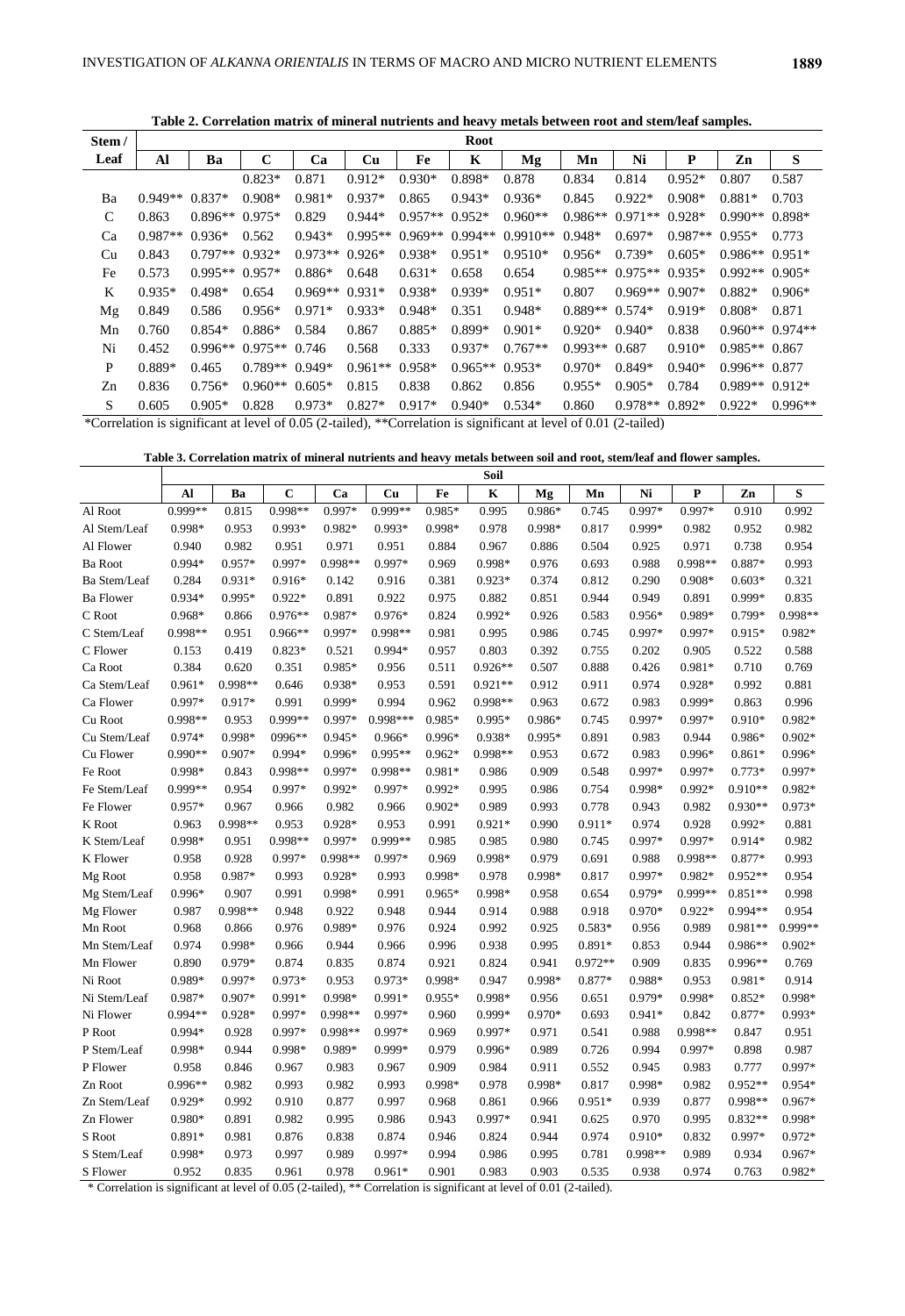### **Conclusion**

The presence of micro and macro elements depends on the interactions between soil and plant tissues. Some interactions cause interference on availability or damage to plant tissues due to excessive concentrations (Ozyigit *et al*., 2013). Our investigations revealed that Fe, Mg, and Ni levels in our plant were more excessive than normal limits. In this regard, future research can be carried out on the effects of these minerals on plant development besides the ecology of *A. orientalis*.

The phytoremediation and ecological properties of *A. orientalis* have been investigated in this study. The present findings, along with the previous reports, indicate that the plant has a narrow propagation area, represents different accumulations for heavy metals and mineral nutrient elements, and prefers different soil properties. Additionally, *A. oriantalis* differs from other studied plants for its habitat, element uptake, and soil preferences. Therefore, this work will provide future insights for plants living in narrow propagation areas and other newly identified species.

## **References**

- Abdel-Gelıl, O.E., N.A. Atwa, A.R.A. Moustafa and S.R. Mansour. 2019. *Alkanna* species: a promising herbal medicine and its uses. *J. Food Sci. & Nutr. Res.,* 2(4): 309-315.
- Akçin, Ö.E., N. Kandemir and A. Cansaran. 2004. A morphological and anatomical study on endemic *Alkanna haussknechtii* Bornm.(Boraginaceae), critically endangered in Turkey. *Turk. J. Bot.*, 28(6): 591-598.
- Akman, Y. 2011. *Climate and Bioclimate*. Palme Publication Distribution, Ankara, Turkey.
- Aktaş, K. 2012. Alkanna. Bizimbitkiler <http://www. bizimbitkiler.org.tr>, Acces Date: 29.09.2021.
- Anonymous. 2021. The official website of Turkish State Meteorological Service, [http://www.MGM.gov.tr.](http://www.mgm.gov.tr/) Acces Date: 28.04.2021.
- Anonymous. 2021. Turkish Plants Data Service. *Alkanna orientalis* (L.) Boiss. var. *orientalis* (L.) Boiss. <http://www.tubives.com/> Acces Date: 30.05.2021.
- Aydın, H., S. Baslar, Y. Doğan and H.H. Mert. 2003. A study of soil-plant interactions of *Pistacia lentiscus* L. distrubuted in the western Anatolian part of Turkey. *Acta Bot. Croatica*, 62(2): 73-88.
- Bolat, I. and Ö. Kara. 2017. Plant nutrients: sources, functions, deficiencies and redundancy. *J. Bartin Facul. Forest.*, 19(1): 218-228.
- Bosgelmez, A., İ.İ. Bosgelmez, S. Savascı and N. Paslı. 2001. *Ecology – II (Soil)*, Baskent Klise Press., Kızılay-Ankara, Turkey.
- Davis, P.H., R.R. Mill and K. Tan. 1988. *Flora of Turkey and the East Aegean Islands*. Vol: 6. Edinburgh University Press, Edinburgh.
- Demir, A., G.B. Furtana, M. Tekşen and R. Tıpırdamaz. 2021. Determination of the heavy metal contents and the benefit/cost analysis of *Hypericum salsugineum* in the salt lake vicinity. *Sains Malasia*, 50(12): 1-12.
- Eroğlu, H.K. 2010. *Autecological Characteristics of Centaurea hermannii F.Hermann (Asteraceae), An Endemic Species for Istanbul*. Marmara University Graduate School of Natural and Applied Sciences. Department of Biology, Master Thesis, Turkey.
- Esfahani, H.M., Z.N. Esfahani, N.K. Dehaghi, A. Hosseini-Sharifabad, K. Tabrizian, M. Parsa and S.N. Ostad. 2012. Anti-inflammatory and anti-nociceptive effects of the ethanolic extracts of *Alkanna frigida* and *Alkanna orientalis*. *J. Nat. Med*., 66(3): 447-452.
- Ghori, N.H., T. Ghori, M.Q. Hayat, S.R. Imadi, A. Gul, V. Altay and M. Ozturk. 2019. Heavy metal stress and responses in plants. *Int. J. Environ. Sci. & Technol.*, 16(3): 1807-1828.
- Gilbert, F., P. Willmer, F. Semida, J. Ghazoul and S. Zalat. 1996. Spatial variation in selection in a plant-pollinator system in the wadis of Sinai, Egypt. *Oecologia*, 108(3): 479-487.
- Güner, A., S. Aslan, T. Ekim, M. Vural and T. Babaç. 2012. *Turkey Plants List.* Nezahat Gokyigit Botanical Garden and Flora Research Association Publication, İstanbul/Turkey.
- Han, X., K.A. Kang, M.J. Piao, A.X. Zhen, Y.J. Hyun, H.M. Kim, Y.S. Ryu and J.W. Hyun. 2019. Shikonin exerts cytotoxic effects in human colon cancers by inducing apoptotic cell death via the endoplasmic reticulum and mitochondria-mediated pathways. *Biomol. & Therapeut.*, 27(1): 41-47.
- Kabata-Pendias, A. and A.B. Mukherjee. 2007. *Trace Elements from Soil to Human*. Springer Science & Business Media. New York, USA.
- Kabata-Pendias, A. and H. Pendias. 2001. *Trace Elements in Soils and Plants*, CRC Press., Boca-Raton, USA.
- Kacar, B. and V. Katkat. 2010. *Plant Nutrition.* 5th Edition, Nobel Publication, Kızılay-Ankara, Turkey.
- Kandemir, N. and A. Cansaran. 2010. An autecological investigation on endemic *Alkanna haussknechtii* Bornm. (Boraginaceae) critically endangered in Turkey. *Res. J. Agri. & Biol. Sci.*, 6(5): 613-618.
- Moustafa, A.A. and S.R. Mansour. 2020. Impact of climate change on the Distribution behavior of *Alkanna orientalis* in Saint Catherine, south Sinai, Egypt. Catrina. *The Int. J. Environ. Sci.*, 22(1): 29-34.
- Onal, A., F. Eser and S. Bayrak. 2017. Investigation of dyeing properties of different fabric species with *Alkanna orientalis* root extract. *J. Food Sci. & Eng.,* 7: 213-220.
- Ozturk, M., I. Uysal, E. Yücel, V. Altay and E. Karabacak. 2017a. Soil-plant interactions in the monumental plane trees (*Platanus orientalis*) grove-Çanakkale-Turkey. *J. Environ. Biol.*, 38(5): 1129-1137.
- Ozturk, M., V. Altay and F. Karahan. 2017b. Studies on trace elements in *Glycyrrhiza* taxa distributed in Hatay-Turkey. *Int. J. Plant & Environ.*, 3(2): 01-07.
- Ozyigit, I.I., I. Dogan, B. Eskin, M. Keskin, G. Demir and I.E. Yalcin. 2013. Mineral element uptake status of endemic *Isoetes anatolica* Prada & Rolleri populations from Bolu-Turkey. *Pak. J. Bot.*, 45(1): 515-519.
- Papageorgiou, V.P., A.N. Assimopoulou and A.C. Ballis. 2008. Alkannins and shikonins: a new class of wound healing agents. *Curr. Med. Chem.*, 15(30): 3248-3267.
- Pawlisz, A.V., R.A. Kent, U.A. Schneider and C. Jefferson. 1997. Canadian water quality guidelines for chromium. *Environ. Toxicol. & Water Quality. An Int. J.*, 12(2): 123-183.
- Petrosyan, M., Y. Shcherbakova, N. Sahakyan, Z. Vardanyan, A. Poladyan, Y. Popov and A. Trchounian. 2015. *Alkanna orientalis* (L.) Boiss. plant isolated cultures and antimicrobial activity of their extracts: phenomenon, dependence on different factors and effects on some membraneassociated properties of bacteria. *Plant Cell, Tissue & Organ Culture,* 122(3): 727-738.
- Seven, T., B. Can, N.B. Darende and S. Ocak. 2018. Heavy metals pollution in air and soil. *Nat. Environ. Sci. Res. J.*, 1(2): 91-103.